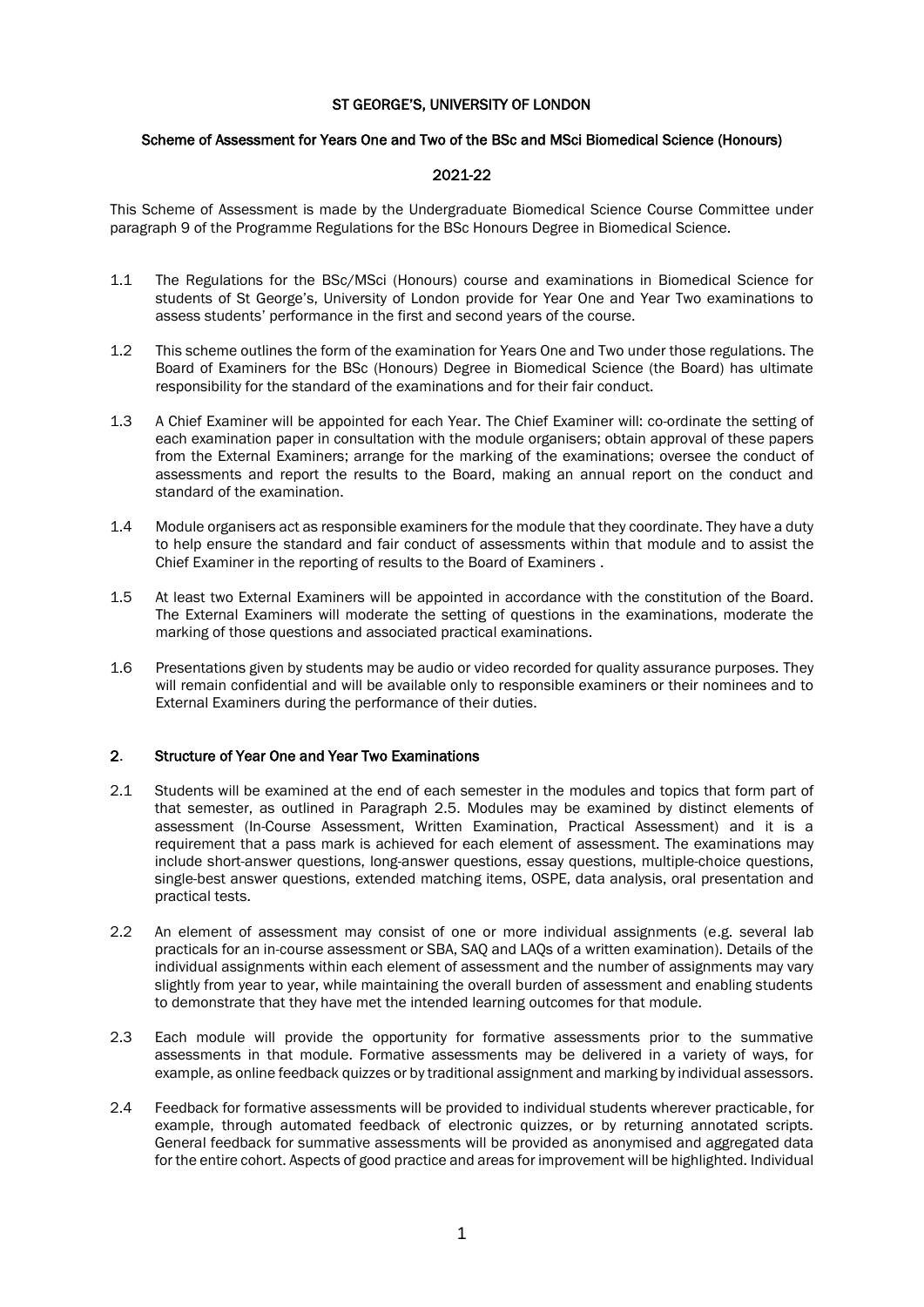feedback for summative assessments will be provided wherever practicable and in a format permissible under the General Regulations.

2.5 Overall marks for each Year will be assigned according to the schemes shown in the tables below:

| <b>YEAR 1</b>                             |         |                         |                        |                          |                |  |
|-------------------------------------------|---------|-------------------------|------------------------|--------------------------|----------------|--|
|                                           |         | Elements of Assessment  |                        |                          |                |  |
| Module                                    | Credits | In-course<br>assessment | Written<br>examination | Practical<br>assessment  | Semester       |  |
| Fundamentals of the Living Cell           | 30      | 20%                     | 80%                    | ٠                        | 1              |  |
| <b>Fundamentals of Pathology</b>          | 10      | 10%                     | 90%                    |                          | 1              |  |
| Fundamentals in Pharmacology & Physiology | 15      | 20%                     | 80%                    | ٠                        | 1              |  |
| Physiology 1                              | 40      | 10%                     | 90%                    | $\overline{\phantom{a}}$ | 2              |  |
| Anatomy 1                                 | 15      | O%                      | 50%                    | 50%                      | $\overline{2}$ |  |
| Personal & Academic Skills 1&2            | 10      | 90%                     | 10%                    | ۰                        | 1&2            |  |

| <b>YEAR 2</b>                  |         |                         |                        |                          |                |  |
|--------------------------------|---------|-------------------------|------------------------|--------------------------|----------------|--|
|                                |         | Elements of Assessment  |                        |                          |                |  |
| Module                         | Credits | In-course<br>assessment | Written<br>examination | Practical<br>assessment  | Semester       |  |
| Genomics                       | 10      | 20%                     | 80%                    | ٠                        | 3              |  |
| Physiology 2                   | 20      | 10%                     | 90%                    | $\overline{\phantom{a}}$ | 3              |  |
| Anatomy 2                      | 15      | 0%                      | 50%                    | 50%                      | 3              |  |
| Personal & Academic Skills 3&4 | 25      | 90%                     | 10%                    | $\overline{\phantom{a}}$ | 3&4            |  |
| Molecular Basis of Disease     | 25      | 20%                     | 80%                    | ٠                        | $\overline{4}$ |  |
| Microbiology & Immunology      | 25      | 20%                     | 80%                    | $\overline{\phantom{a}}$ | $\overline{4}$ |  |

- 2.6 In-course assessments within each module consist of a laboratory practical and an associated assessment, unless stated otherwise and excepting for the Personal & Academic Skills modules. The total marks available for each ICA will be divided between the assessments in that module and weighted appropriately. Details of the weightings for individual ICA assignments within each module will be provided at the beginning of the semester in which that module runs.
- 2.7 A student who is absent from any scheduled assessment, or who fails to submit work for in-course assessments by the due date and without good cause will be awarded a mark of zero for that assessment.
- 2.8 Students who exceed the prescribed word limit for an assessment will have their work marked but markers *will stop marking when the word count exceeds the maximum word count set* for that assignment. Markers will indicate on the text the point at which the limit is reached which is, by definition, where they have stopped marking. Hence, any words written beyond the stipulated limit will not be read by the examiners. No marks will be awarded and no feedback provided for any text beyond the prescribed limit. Although a formal penalty is not applied, a mark will be awarded only for the content up to this point. Assignments which are below the word limit set for an assignment will not attract a specific penalty.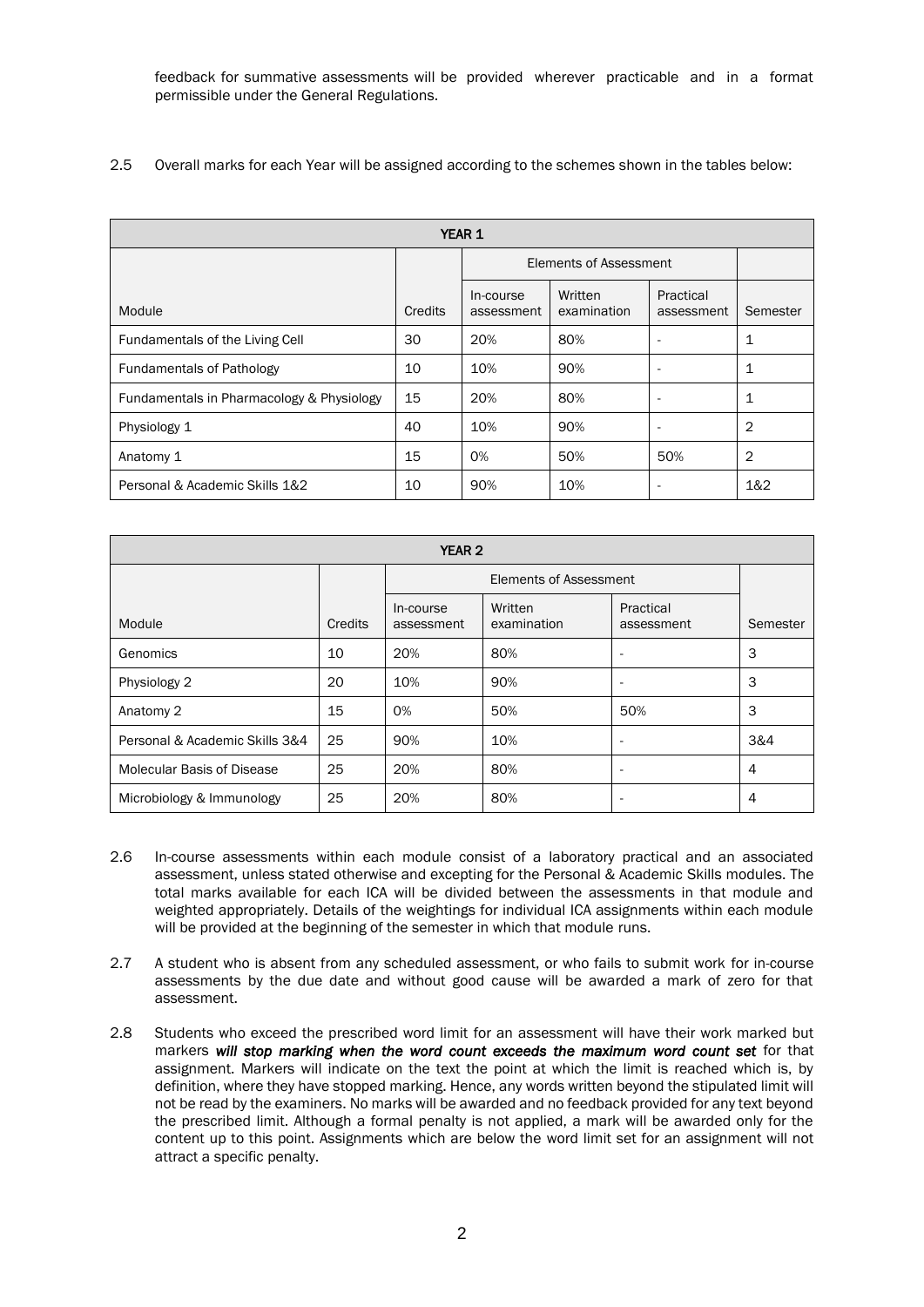# 3. Marking of Examinations

- 3.1 To pass the Year, an overall mark of 40.0% or more must be achieved. It is a requirement that all elements of summative assessment within each module (totalling 120 credits), as listed in paragraph 2.5, shall also be passed (40.0% or more). No compensation is allowable between elements of assessment. No final, weighted module mark shall be less than 40.0%.
- 3.2 For all supervised examinations, candidates shall be given a candidate number to ensure anonymity during marking. Written assessments shall be marked in detail by one assessor, with a second assessor having at least an overview of the work. Written examination components in which an objective scheme for the award of marks is pre-determined (e.g. Short Answer Questions) shall be marked by one assessor.
- 3.3 Where two marks for a candidate diverge significantly, the two assessors will discuss and agree a mark. Where agreement between the two assessors cannot be reached, this shall be referred to the Chief Examiner for the Year who shall allocate the final mark.
- 3.4 Standard setting may be applied to computer-marked questions (that is, multiple-choice (MCQ), extended matching items (EMI) and single best answers (SBA)), short-answer questions (SAQ), including data analysis and free-text OSPE stations, in order to adjust the whole cohort's marks whilst maintaining the pass mark at 40. This will normally be by the Cohen method, but an alternative, recognised, method could be selected to suit the variables of the assessment.
- 3.5 Module marks will be calculated by combining the marks for each element of assessment (ICA/written exam/practical assessment) of that module, using the weighting shown in paragraph 2.5. Marks should be on the scale shown in paragraph 3.7 and calculations throughout should be to one decimal place, rounding up or down as appropriate. Where an element of assessment consists of more than one part (for example, laboratory reports), marks for each part will be weighted as described in the module outline.
- 3.6 Each candidate will be awarded a final overall mark for the Year expressed as a percentage, rounded to one decimal place. This final overall mark will be calculated by combining the module marks (calculated to one decimal place, as described in paragraph 3.5), each multiplied by the credit value for that module and divided by 120. Each candidate must achieve an overall mark for the year of at least 40.0%.
- 3.7 Marks awarded for each assessment correspond to the general criteria in the table below. Examiners may separately issue specific marking guidelines, rubrics and descriptions outlining the criteria for marking in-course assessments, essays, the Independent Study Project (ISP), Group Study Project (GSP) and practical work, but in all cases these will correspond to the general mark scheme shown below.

| Mark $(%)$ | Notes to examiners marking individual pieces of work                                                                                                                                                                                                                                           |
|------------|------------------------------------------------------------------------------------------------------------------------------------------------------------------------------------------------------------------------------------------------------------------------------------------------|
| $90 - 100$ | Well organised and well-expressed answer which is <b>outstanding</b> in all criteria. Demonstrates clear understanding,<br>evidence of independent study and critical evaluation. Covers all aspects of the subject that could reasonably be<br>expected, accurately and in sufficient detail. |
| $80 - 89$  | Well organised and well-expressed answer which shows excellent understanding, evidence of independent study<br>and critical evaluation. Covers all aspects of the subject that could reasonably be expected, accurately and in<br>sufficient detail.                                           |
| 70 - 79    | Well organised and well-expressed answer which shows very good understanding, and evidence of independent<br>study or critical evaluation. Covers all major aspects of the subject that could reasonably be expected, accurately<br>and in sufficient detail.                                  |
| $60 - 69$  | Generally, well organised and well-expressed answer which shows good understanding. Covers all, or almost all,<br>major aspects of the subject accurately and in sufficient detail.                                                                                                            |
| $50 - 59$  | Broadly accurate answer covering most of the major aspects of the subject. Lacks some details or contains some<br>errors or is not sufficiently well constructed or argued for a mark of 60-69.                                                                                                |
| $40 - 49$  | Incomplete coverage of the subject. Important errors or omissions, or poor presentation.                                                                                                                                                                                                       |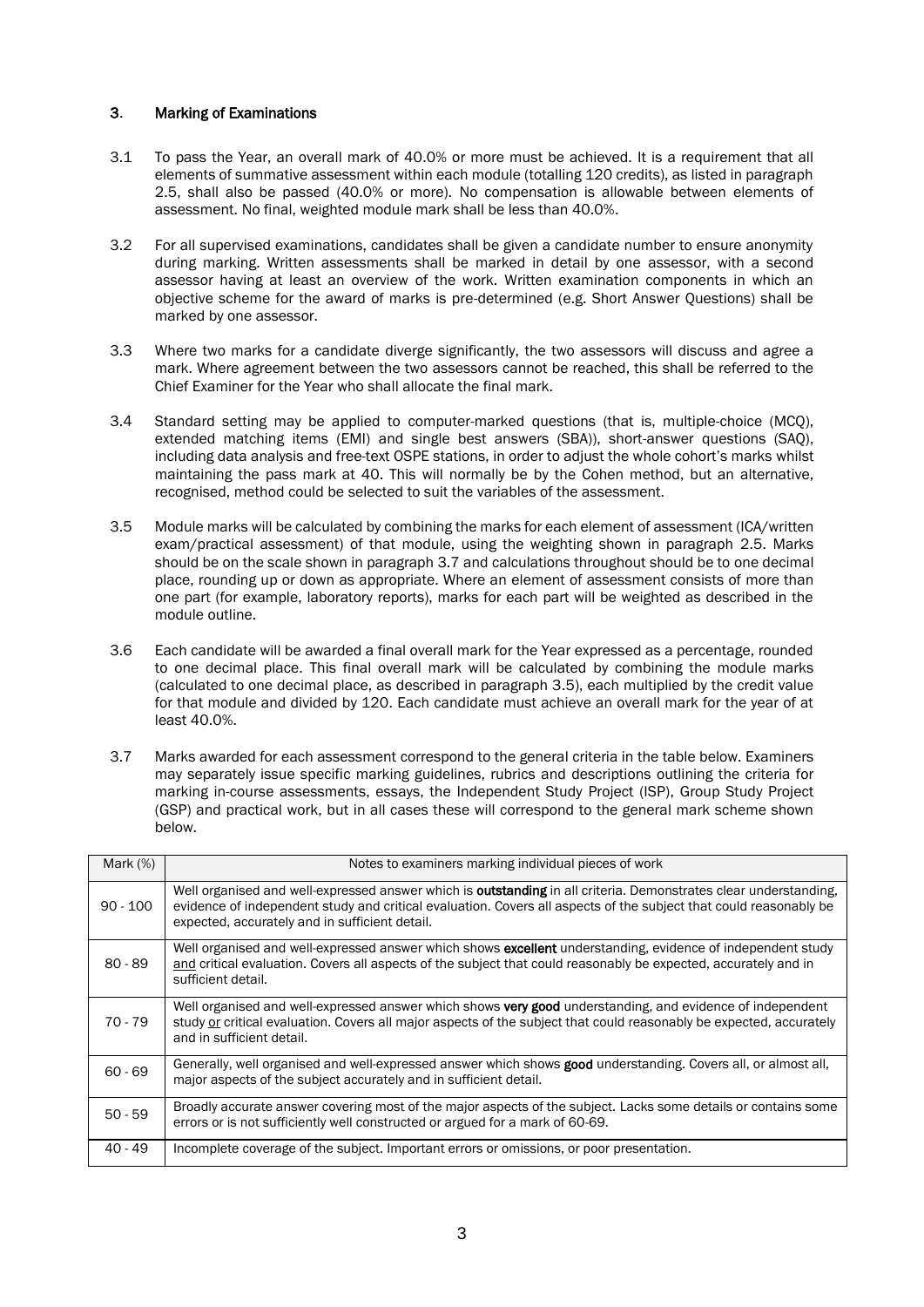| $35 - 39$ | Very limited answer. Small amount of correct relevant material presented adequately, or more relevant points<br>but presented poorly.                                                                                |
|-----------|----------------------------------------------------------------------------------------------------------------------------------------------------------------------------------------------------------------------|
| $21 - 34$ | Very poor attempt to answer the question, or insufficient correct material, or very poor expression of material.<br>The higher marks in the range should reflect either more relevant points or better presentation. |
| $0 - 20$  | No, or almost no, relevant material. If no answer or totally irrelevant, give 0; if one or two points related in any<br>way to the question, give up to 10; if one or two relevant points, give 10-20.               |

# 4. Re-entry to Assessment (re-sit)

- 4.1 A student who does not achieve the module pass mark of 40.0% will be permitted one re-entry to assessment for each failed module, or element thereof. The reassessment shall usually be by the same means as the original assessment. Reassessment for Semester 1 and 3 written examinations will normally be scheduled towards the end of Semester 2 and 4, respectively. Reassessment for Semester 2 and 4 written examinations will normally be scheduled in July/August. Reassessment for In-Course and Practical assessments will be scheduled at the direction of the Year Chief Examiner in consultation with the responsible examiner for each module. The Board of Examiners may require that a student defer any re-entry to assessment.
- 4.2 The mark for any re-entry to assessment shall be capped at 40.0% for that element of assessment. The mark from this resit attempt shall be used in calculating the final degree mark.
- 4.3 A candidate who has not passed all required assessments following one re-sit attempt, will be eligible to be considered for a discretionary third attempt at failed assessments, in accordance with the *Procedure for consideration for a final discretionary attempt at an assessment*, as approved by Senate. Under this procedure, Boards of Examiners will have the authority to approve a discretionary third attempt if a candidate meets programme-specific fast-track criteria. For candidates who do not satisfy the programme-specific fast-track criteria, a Discretionary Panel of Senate will consider the student's application for a discretionary third attempt. Detailed information about process and timescales is published on the Student Regulations & Policies section of the SGUL website.
- 4.4 A student will be permitted to undertake a discretionary third attempt at assessments on only ONE occasion during the Biomedical Science programme.
- 4.5 To be considered for a discretionary, third attempt at Year 1 or Year 2 assessments by the fast-track process, the student must satisfy BOTH criteria shown below:
	- 1. The student must achieve an overall mark of more than 35% in the failed module(s).
	- 2. The failed module(s) must not total more than 25 credits.
- 4.6 The offer of a discretionary, third attempt at an assessment by the fast-track process shall be conditional upon evidence of engagement by the student. Specifically, the student must confirm acceptance of the offer (in writing) within 5 working days of notification.
- 4.7 A student who has failed an assessment shall be permitted to have that attempt discounted where the Board of Examiners are satisfied that one or more of the following conditions have been met:
	- I. The result was affected by an administrative error
	- II. The assessment was not conducted in accordance with the Scheme, Regulations and approved procedures of St George's
	- III. The student's performance had been adversely affected by illness or other relevant factors which either the student had, for good reason, been unable to make known to the Mitigating Circumstances Panel at the appropriate time in accordance with General Regulation 10.4, or which the Mitigating Circumstances Panel had failed properly to take into account

### 5. Progression

5.1 Year 1 students must achieve a pass mark (40.0%) in each module in Year 1 and for each element within a module, and an overall year mark of at least 40.0% to progress to Year 2. It is not a requirement that a student has passed Semester 1 modules to progress to Semester 2, but students who have failed or deferred Semester 1 assessments will be required to sit at the next available